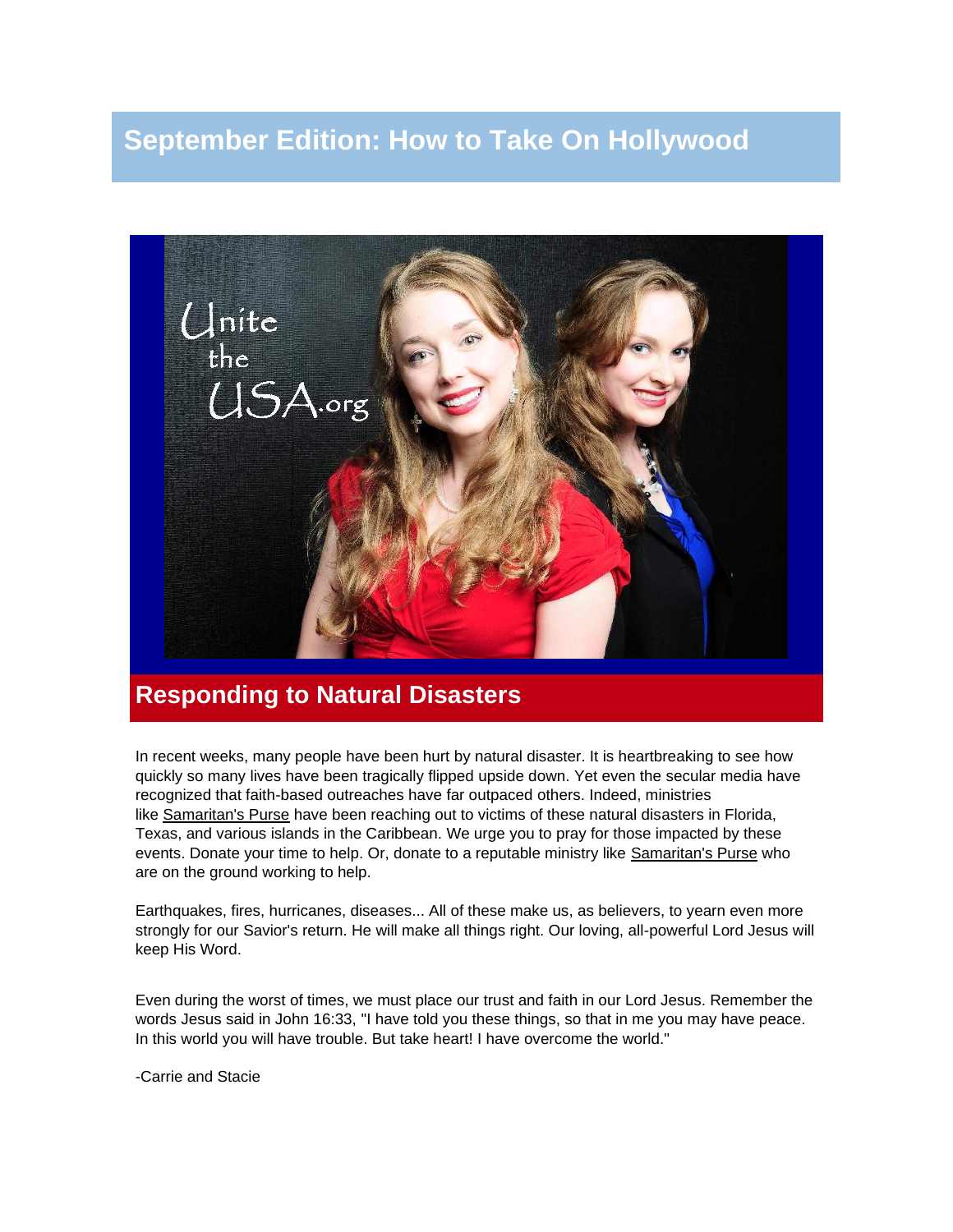# **Hollywood and America: How One Influences the Other**

Zig Ziglar wisely said, "You are what you are and where you are because of what has gone into your mind. You can change what you are and where you are by changing what goes into your mind." We believe that statement applies to the type of music and movies we put into our minds, too. If you put bad things in, bad things will come out. Agree? This month, let's assess entertainment and its role in America.

Let's cover some FAQ's about entertainment in America:

#### **Question: Does entertainment really influence people that much?**

**Answer: It's a fact that entertainment changes the brain, which changes people's choices, which changes people's lives, etc.** If someone questions that fact, then ask the person this: If viewing or listening to entertainment did not influence people's choices, would the advertising industry spend literally billions of dollars per year? Think about that. Indeed, bad entertainment quickly morphs into entrapment and entrainment. If your mind's filter is damaged by so much junk, it will no longer filter well and discern what is good and what is bad. It's that simple.

#### **Question: So what is "bad" entertainment?**

**Answer: If it directly stimulates the imagination to function in an unhealthy direction, then it is not a good form of entertainment.**

#### **Question: Why does Hollywood produce unclean entertainment?**

**Answer: There exist two major reasons: making money and changing the culture**. The views of movie makers are promoted in what people view later. Sadly, it is also because many filmmakers are including extreme scenes in order to change the culture to fit their extreme beliefs and ways of thinking about the world. We slowly accept negative content to be normal. We're lulled to think those behaviors are OK because we keep seeing it in our favorite TV shows and movies. Friends, statistics back us up; it's a proven fact. Entertainment changes the tide of the culture and it's often done intentionally.

#### **Question: So what do we do about it?**

**Answer: A lot.** Today, we urge everyone (including ourselves) to analyze entertainment choices and prioritize high standards. If more people repented from making bad compromises on entertainment and became the majority of consumers, then the movies, Internet ads, music, and other media would be altered to suit the desires of the majority. We urge you to stop going to films with bad content; don't support them with your money.

#### **Question: Do you have any tips to still enjoy good entertainment?**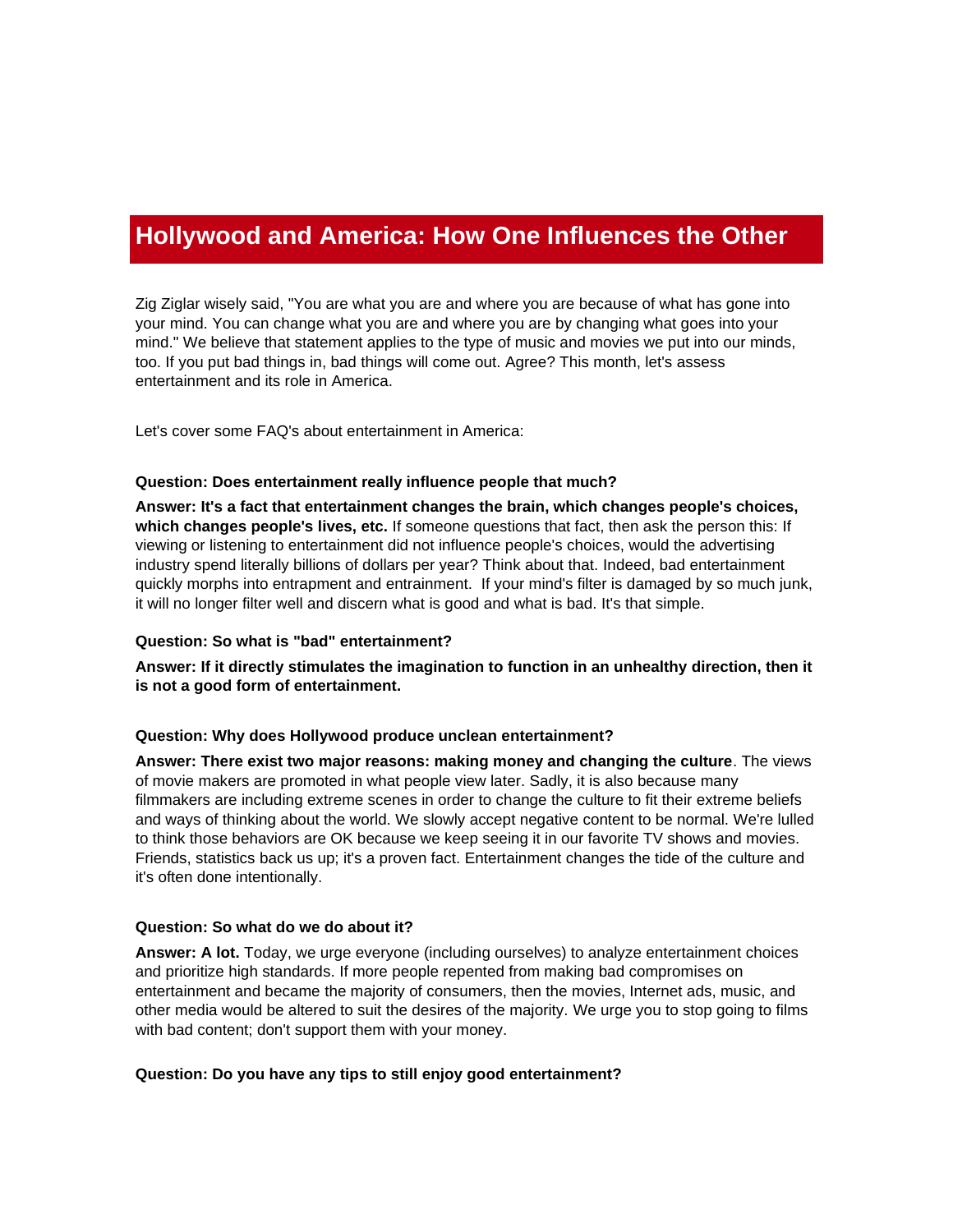**Answer: Yes!** There are still great ways we can have fun and enjoy entertainment! For example, sites like www.PureFlix.com offer good movies and sites like

[VidAngel](http://r20.rs6.net/tn.jsp?t=q7qeh49ab.0.0.4h4hhncab.0&id=preview&r=3&p=http%3A%2F%2Fwww.vidangel.com) and [ClearPlay](http://r20.rs6.net/tn.jsp?t=q7qeh49ab.0.0.4h4hhncab.0&id=preview&r=3&p=https%3A%2F%2Ftry.clearplay.com%2Fhome%2F) largely remove negative content. Of course, enjoying the classics from Hollywood's Golden Era is always a great option. (Films like *Mr. Smith Goes to Washington* and *The Sound of Music* are still entertaining options to this day.) Another tip is to read detailed reviews about new and past movie releases on web sites like [www.movieguide.org](http://r20.rs6.net/tn.jsp?t=q7qeh49ab.0.0.4h4hhncab.0&id=preview&r=3&p=http%3A%2F%2Fwww.movieguide.org) and [www.pluggedin.com.](http://r20.rs6.net/tn.jsp?t=q7qeh49ab.0.0.4h4hhncab.0&id=preview&r=3&p=http%3A%2F%2Fwww.pluggedin.com) (It's helpful to read about both positive and negative content before deciding to go to the theater.)

Now, this edition of *Unite the USA* includes an insightful article by Jerry Newcombe about the current situation in Hollywood. You will gain insight into the culture and what is happening in entertainment.

Isn't it exciting to focus on positive change and good entertainment that removes stress instead of adding it? We believe so. Now, friends, let's enjoy good entertainment!

God bless, Carrie Stoelting and Stacie Stoelting Sisters and founders of [Unite the USA](http://unitetheusa.org/index.html)[Unite the USA](http://r20.rs6.net/tn.jsp?t=q7qeh49ab.0.0.4h4hhncab.0&id=preview&r=3&p=http%3A%2F%2Fwww.unitetheusa.org)

### **Featured Quote**

"He who controls the media controls the culture."

**-Ted Baehr, founder of MoveGuide**

### **This Month's Bible Verse**

"Finally, brothers, whatever is true, whatever is honorable, whatever is just, whatever is pure, whatever is lovely, whatever is commendable, if there is any excellence, if there is anything worthy of praise, think about these things."

**-Philippians 4:8**

**Hollywood Loses Out by Often Ignoring the Family and Faith Audience**

By Jerry Newcombe, D.Min.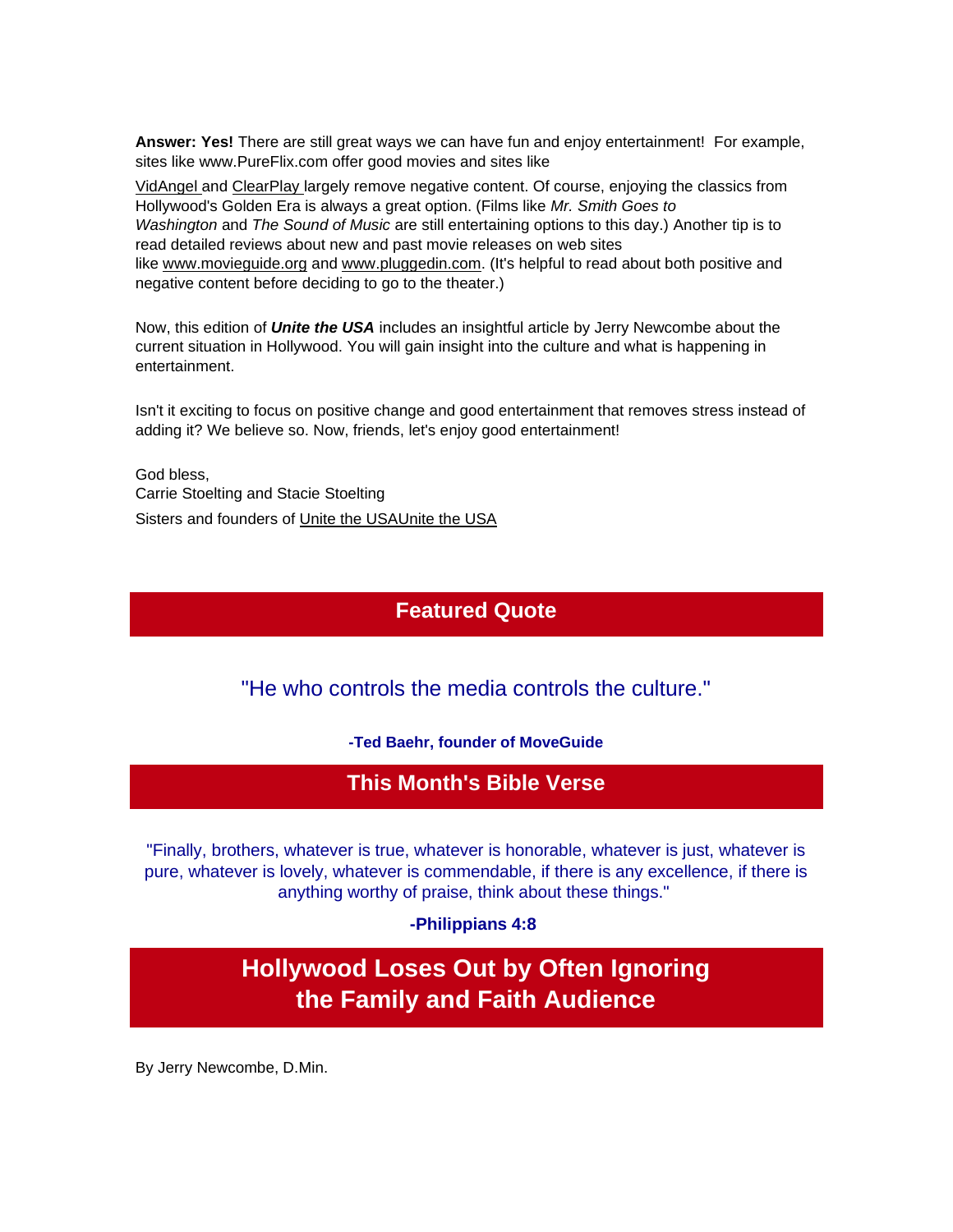Why was the Golden Era of Hollywood (as seen in the quality of movies) way back in the 1930s and 40s? It was because of the salt from the Church, both Catholic and Protestant, influencing the outcome of the content. So the writers had to be clever. The actors couldn't swear, yet they could act out their frustrations in such ways that the idea of swearing was conveyed.

From the 1930s until the 1960s, the Motion Picture Production Code, through influence of Catholic and Protestant leaders and offices they had in Hollywood, provided a type of salt-- keeping the movies from going too far. Dr. Ted Baehr, the go-to guy when it comes to movies from a biblical



perspective, says they "worked behind the scenes to make sure that the movie industry represented the concerns of the vast majority of the public."

Two movies with Christian themes or sub-themes were the Movies-of-the-Year, respectively in 1965 and 1966, "The Sound of Music" and "A Man for All Season." Both were rated G. But then the church pulled out its influence in Hollywood; and by 1969, the first X-rated movie won the Oscar for best picture, "Midnight Cowboy."

As the films got progressively dirtier, tens of millions of Americans left the theaters in droves.

Today, Sony is trying to offer consumers toned-down versions of movies that contain raunchy moments so that they will be more acceptable as family entertainment. And some in Hollywood are screaming bloody murder.

Hollywoodreporter.com (6/13/17) noted, "Sony's sanitized initiative faces growing opposition." For instance, they quoted film maker Judd Apatow, who said, "Shove the clean versions up your [expletive]!"

Obviously, I don't agree with Apatow. What a great idea. This could win back many potential viewers.

I asked Ted Baehr, who is the publisher of Movieguide, about this. He told me, "I can't recommend all of these movies, even if edited, due to dangerous or anti-Christian messages inherent in the story, so please still read the reviews. That said, Movieguide commends Sony for taking the step in the right direction of providing families with safe entertainment."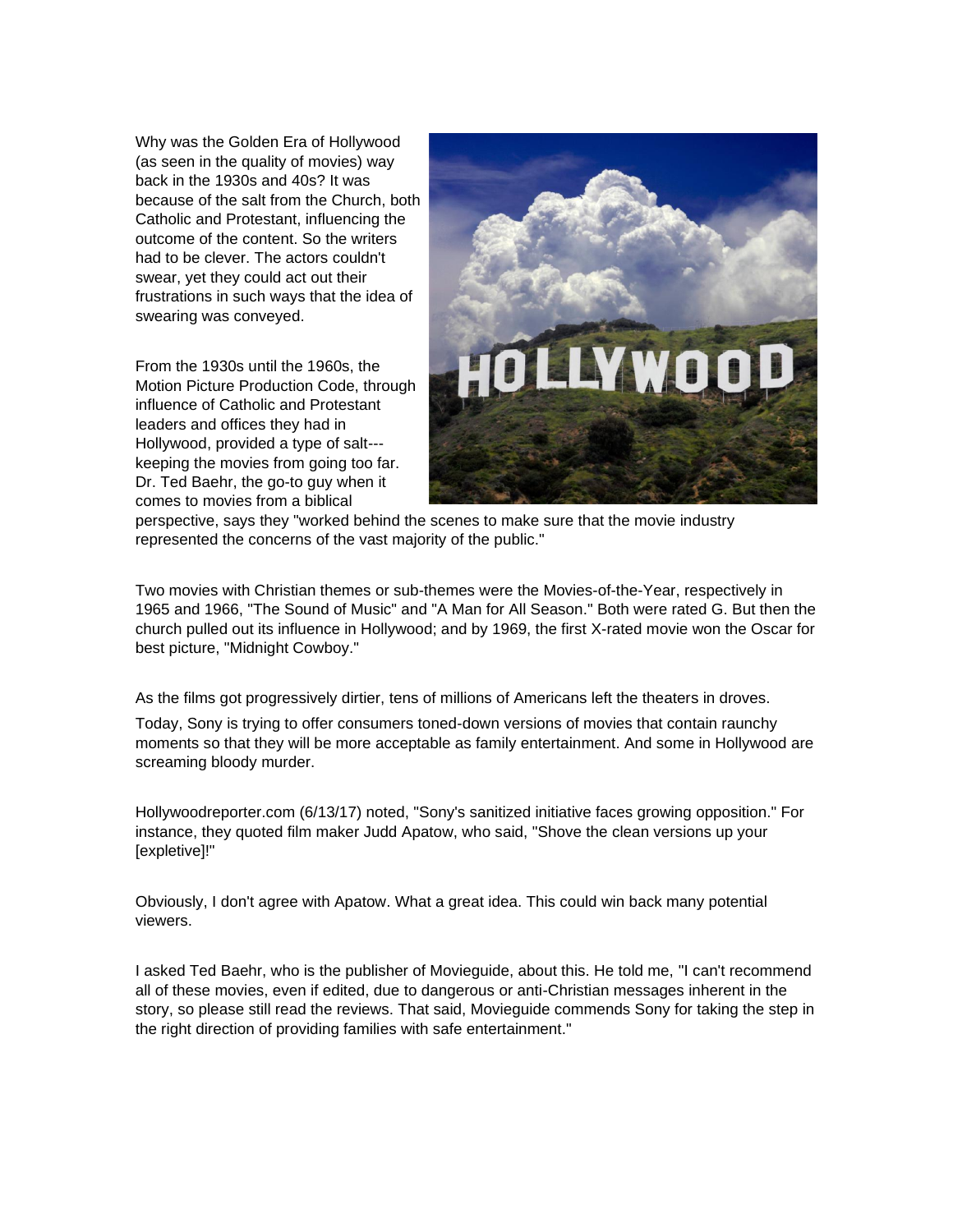Indeed, some movies would need more than a few edits to make them acceptable to a family audience. They could not be redeemed for a redeemed audience by just a few edits. The television versions of certain films, which is essentially what Sony is offering, are still quite objectionable.

However, how many times have you seen a movie and realized you liked it, but you think, "Why did they have to have all that swearing in it?" Those who make such films seem to have no idea how offensive it is to millions of people to hear God's name used in vain, repeatedly no less. God Almighty has said He will not hold him guiltless who takes His name in vain. Jesus pointed out that out of the abundance of the heart, the mouth speaks.

I remember when I saw and enjoyed the Coen Brothers' wacky film (but I repeat myself), "O, Brother, Where Art Thou?," which includes a lot of classic Southern Gospel music. I saw it on an airplane and enjoyed it immensely.

Then I dragged my parents and wife to attend the film in a movie theater, and I was shocked. Where did all that needless swearing come from? The holy name of Jesus was misused, as if it means nothing---although the truth is, every beat of every one's heart is by the grace of Jesus.

Ted Baehr said on my radio show recently: "We look at all the [swearing], the violence, the sex; and we say [to film executives], 'This is how much it costs you in the box office. For instance, there are no R-rated films in the top ten films last year. There are no films with the F-word. It just doesn't happen. And in the top 25 films, there are no films having [gratuitous] sex or violence."

Baehr adds, "We've got people that are voting at the box office for the good, the true, and the beautiful....The studios know it, and they like to make more money. But when you suggest taking out one F-word, because sometimes these movies have only one F-word or one bad scene, and they go bonkers....And this is incredible to me...that people confuse their artistic ability with the libertine license to poke their fingers into people's eyes."

I welcome what Sony is attempting to do, and I would hope producers would see the light. If nothing else, they could see greater financial profits and wider markets for their films.

Hey, Hollywood, stop ignoring the desires of "flyover country." You could have a lot more customers that way---plus you could help minimize the moral pollution that plagues our world.

### **About Jerry Newcombe**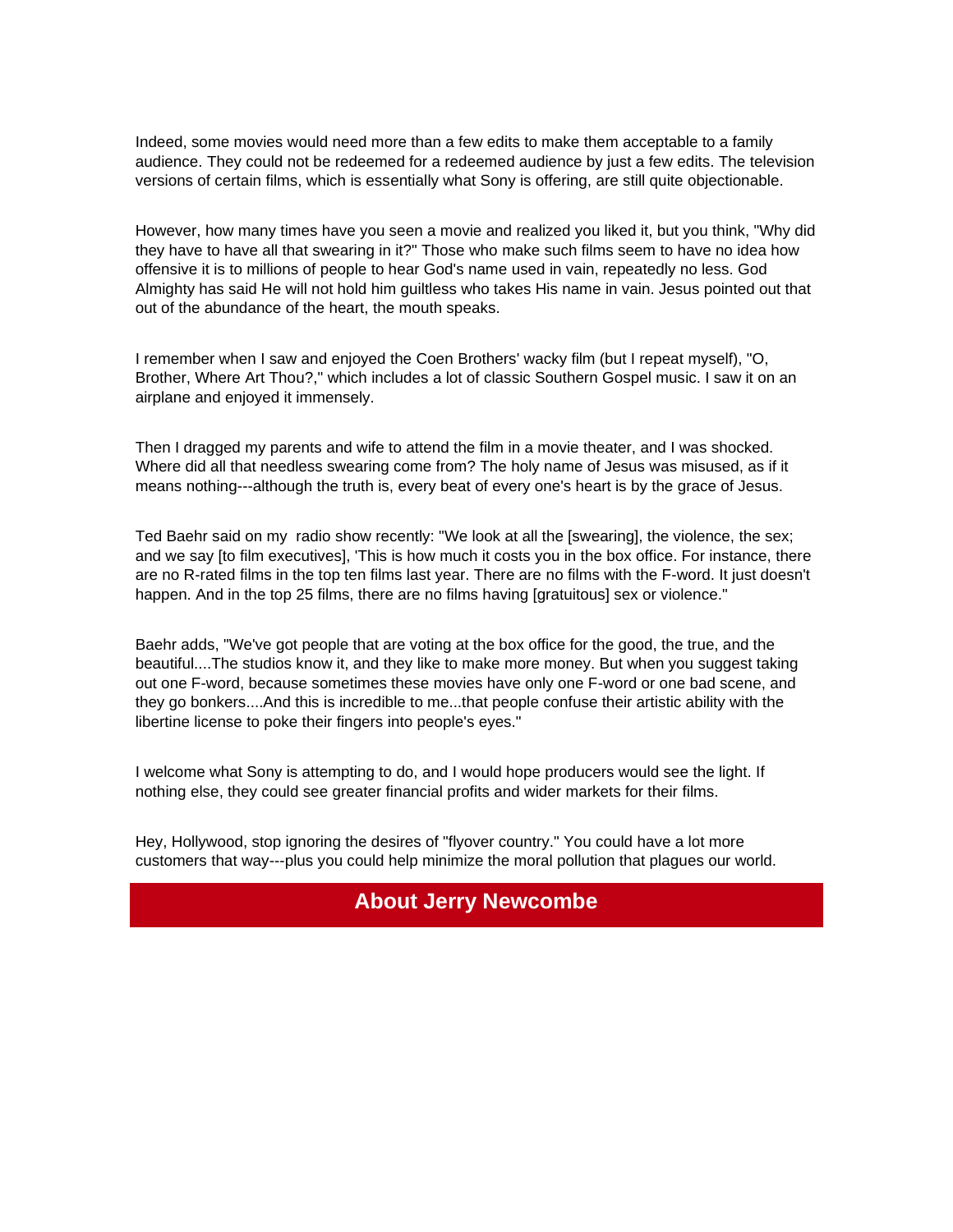Dr. Jerry Newcombe serves as the co-host, a columnist, and a spokesperson for D. James Kennedy Ministries, founded by the late Dr. D. James Kennedy. Jerry has produced or co-produced more than 60 one hour television specials that have aired nationwide. Jerry is the author or co-author of twenty-five books, at least two of which have been bestsellers, George Washington's Sacred Fire (with Dr. Peter Lillback) and What If Jesus Had Never Been Born? (with Dr. Kennedy) and Doubting Thomas? The Life and Legacy of Thomas Jefferson (with Mark Beliles). Jerry has appeared on numerous talk shows as a guest, including Politically Incorrect with Bill Maher (4x), Janet Parshall's America, Point of View, the Moody radio network, TBN, the Fox News Channel, the Fox Business Channel, C-Span2's "Book Notes," etc. Jerry hosts a weekly radio program on Christian radio,



"GraceFM," [www.gracenetradio.com,](http://r20.rs6.net/tn.jsp?t=q7qeh49ab.0.0.4h4hhncab.0&id=preview&r=3&p=http%3A%2F%2Fwww.gracenetradio.com) Thursdays, 12-1 PM Eastern time. Jerry is happily married with two children and a grandchild. The Newcombe's reside in South Florida. Learn more about Dr. Newcombe at [www.jerrynewcombe.com.](http://r20.rs6.net/tn.jsp?t=q7qeh49ab.0.0.4h4hhncab.0&id=preview&r=3&p=http%3A%2F%2Fwww.jerrynewcombe.com) 

### **Featured Founding Father**



**Benjamin Harrison V** (April 5, 1726 - April 24, 1791), was a Founding Father of the United States and a signer of the Declaration of Independence. He received his education at the College of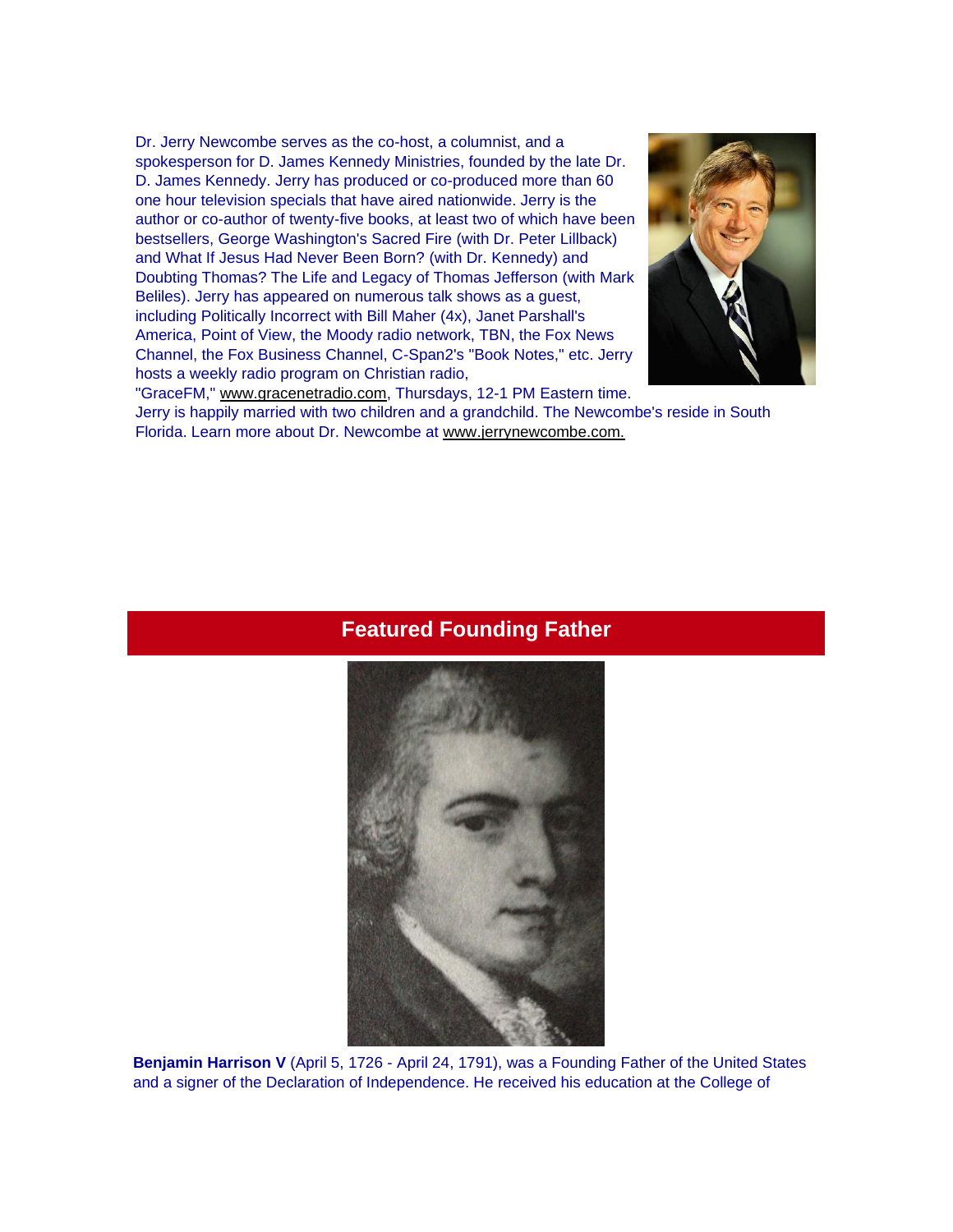William and Mary and later served as a representative to the Virginia House of Burgesses for Surry County, Virginia (1756-1758, 1785-1786), and Charles City County (1766-1776, 1787-1790). Harrison was a Virginia delegate to the Continental Congress from 1774 to 1777 and he served as Virginia's fifth governor from 1781 to 1784. Interestingly, his direct descendants include two U.S. Presidents-his son William Henry Harrison and great-grandson Benjamin Harrison.

## **Order Now**



*Unite the USA: Discover the ABCs of Patriotism* is a new book by **Stacie Ruth and Carrie Beth Stoelting**. It's a book that empowers patriots to make a big difference in the land we love. With 100+ ways to make a positive difference in America, *Unite the USA* is a must-have tool for patriots. *Unite the USA* will inspire and educate Americans to defend faith and freedom. (Important Note: All proceeds go to fund the mission of UnitetheUSA.org.) [Order it here today!](http://r20.rs6.net/tn.jsp?t=q7qeh49ab.0.0.4h4hhncab.0&id=preview&r=3&p=http%3A%2F%2Funitetheusa.org%2Fid56.html)

*In God We Still Trust* **an inspiring album dedicated to God and veterans by Stacie and Carrie Stoelting**



Per request from veterans who love patriotic and inspiring music sung by Stacie and Carrie, [In God](http://r20.rs6.net/tn.jsp?t=q7qeh49ab.0.0.4h4hhncab.0&id=preview&r=3&p=http%3A%2F%2Funitetheusa.org%2Fid56.html)  [We Still Trust](http://r20.rs6.net/tn.jsp?t=q7qeh49ab.0.0.4h4hhncab.0&id=preview&r=3&p=http%3A%2F%2Funitetheusa.org%2Fid56.html) was recorded. From the National Anthem to "God Bless America" you will be inspired and uplifted about our God-given freedoms. All proceeds go to Unite the USA. Help promote faith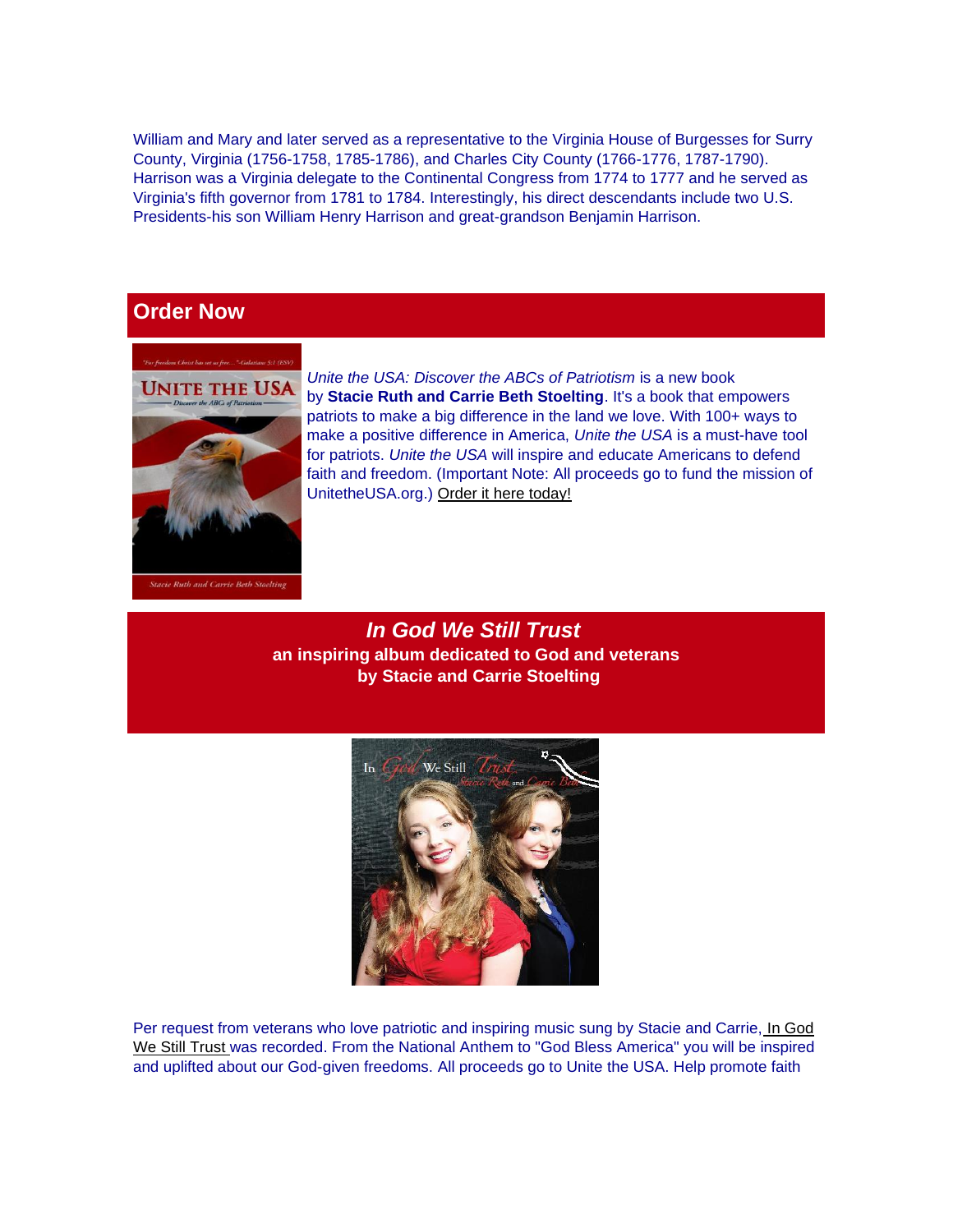and freedom in America. Your support is important and appreciated. [Shop](http://unitetheusa.org/id56.html)Buy or download a copy [today.G](http://r20.rs6.net/tn.jsp?t=q7qeh49ab.0.0.4h4hhncab.0&id=preview&r=3&p=http%3A%2F%2Funitetheusa.org%2Fid56.html)od bless you as you celebrate the red, white, and blue!

### **In God We Still Trust Video**

Our country needs to turn to Jesus. Listen to "In God We Still Trust" for inspiration to keep "fighting the good fight". For hope and encouragement, listen to Stacie Ruth and Carrie Beth sing "In God We Still Trust".



## **Share and Sign Up**

Be sure to share this edition with your friends. Sign up for Unite the USA's free monthy email [Subscribe for Free](http://unitetheusa.org/id2.html)[here!](http://r20.rs6.net/tn.jsp?t=q7qeh49ab.0.0.4h4hhncab.0&id=preview&r=3&p=http%3A%2F%2Fwww.unitetheusa.org%2Fid2.html)

## **Booking Info**